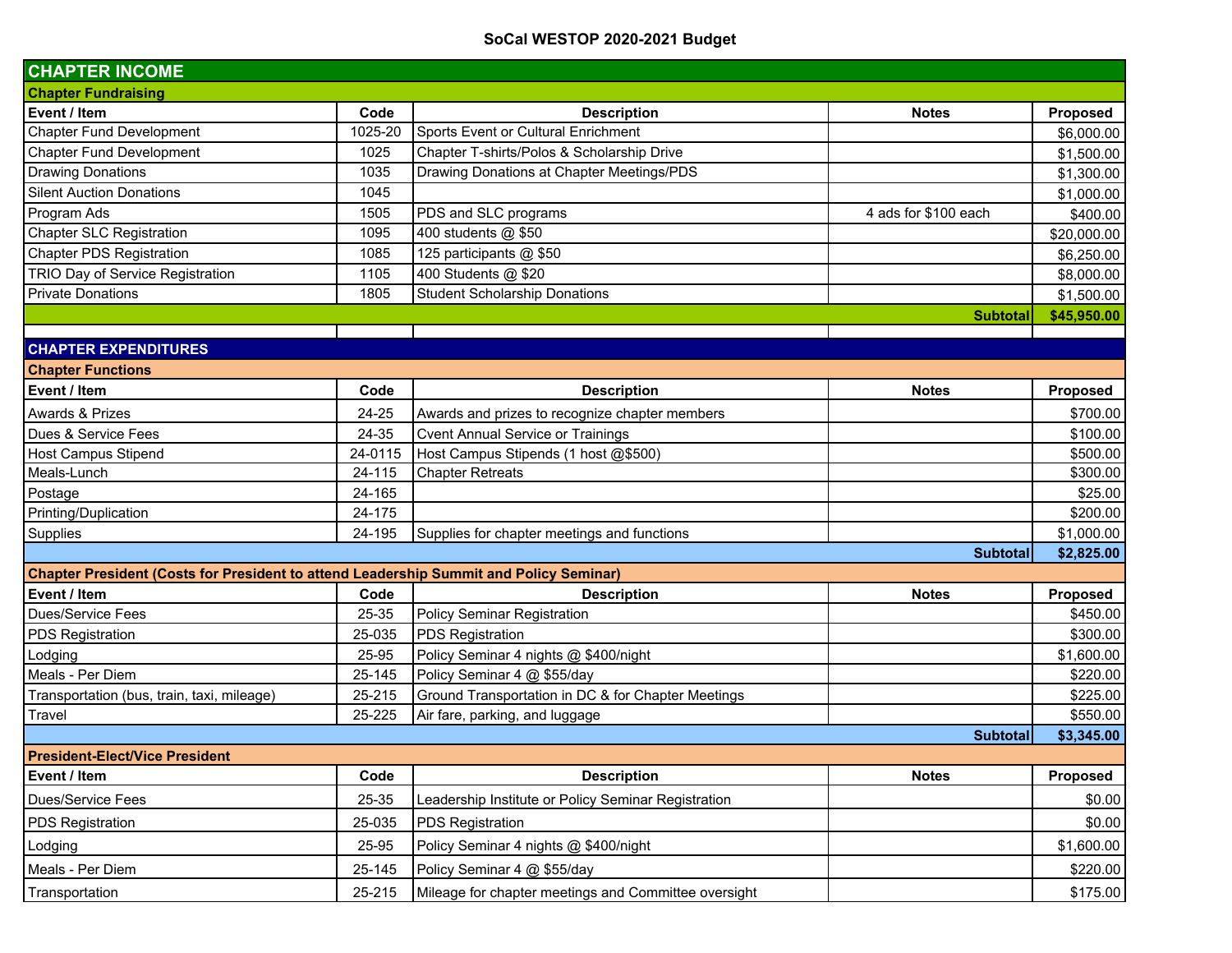| Travel-Plane Fare                                           | 25-225 | Mtg                                                                                                       | \$1,050.00      |
|-------------------------------------------------------------|--------|-----------------------------------------------------------------------------------------------------------|-----------------|
|                                                             |        | <b>Subtotal</b>                                                                                           | \$3,045.00      |
| <b>Past-President/Career &amp; Professional Development</b> |        |                                                                                                           |                 |
| Event / Item                                                | Code   | <b>Description</b><br><b>Notes</b>                                                                        | Proposed        |
| Equipment                                                   | 49-45  |                                                                                                           | \$610.00        |
| <b>Facility Rental</b>                                      | 49-55  |                                                                                                           | \$0.00          |
| PD Academy Consultant                                       | 49-075 |                                                                                                           | \$0.00          |
| Honorariums - Speakers                                      | 49-75  | 2 speakers @ \$1000 each                                                                                  | \$0.00          |
| Lodging (Room & Board)                                      | 49-95  | 10 participants & 2 staff members @ 500 each                                                              | \$0.00          |
| Transportation                                              | 49-215 | Visit Venue                                                                                               | \$420.00        |
|                                                             |        | <b>Subtotal</b>                                                                                           | \$1,030.00      |
| Secretary/Parliamentarian                                   |        |                                                                                                           |                 |
| Event / Item                                                | Code   | <b>Notes</b><br><b>Description</b>                                                                        | Proposed        |
| Printing/Duplication                                        | 26-175 | \$25 for each                                                                                             | \$50.00         |
| Supplies                                                    | 26-195 | \$50 for each                                                                                             | \$100.00        |
| Transportation                                              | 26-215 | Mileage to attend chapter meetings<br>\$125 for each                                                      | \$250.00        |
|                                                             |        | <b>Subtotal</b>                                                                                           | \$400.00        |
| <b>Treasurer/Treasurer-Elect</b>                            |        |                                                                                                           |                 |
| Event / Item                                                | Code   | <b>Notes</b><br><b>Description</b>                                                                        | Proposed        |
| Printing/Duplication                                        | 38-175 | \$25 for each                                                                                             | \$50.00         |
| Supplies                                                    | 38-195 | \$50 for each                                                                                             | \$100.00        |
| Transportation                                              | 38-215 | \$125 for each<br>Mileage to attend chapter meetings                                                      | \$250.00        |
|                                                             |        | <b>Subtotal</b>                                                                                           | \$400.00        |
|                                                             |        | Legislation and Education Committee (Cost for Chairperson to attend Leadership Summit and Policy Seminar) |                 |
| Event / Item                                                | Code   | <b>Description</b><br><b>Notes</b>                                                                        | Proposed        |
| Dues & Service Fees- Registration                           | 34-35  | Policy Seminar                                                                                            | \$450.00        |
| Lodging                                                     | 34-95  | Policy Seminar 4 nights @ \$400/night                                                                     | \$1,600.00      |
| Meals- Per Diem                                             | 34-145 | Policy Seminar 4 @ \$55/day                                                                               | \$220.00        |
| Printing/Duplication                                        | 34-175 |                                                                                                           | \$0.00          |
| Transportation (bus, train, taxi, mileage)                  | 34-215 |                                                                                                           | \$75.00         |
| <b>Travel-Plane Fare</b>                                    | 34-225 | (Including parking fee & Luggage fee)                                                                     | \$550.00        |
|                                                             |        | <b>Subtotal</b>                                                                                           | \$2,895.00      |
| <b>Membership Committee</b>                                 |        |                                                                                                           |                 |
| Event / Item                                                | Code   | <b>Description</b><br><b>Notes</b>                                                                        | <b>Proposed</b> |
| Printing                                                    | 35-175 |                                                                                                           | \$100.00        |
| Supplies                                                    | 35-195 | Gifts for new members                                                                                     | \$250.00        |
| Transportation                                              | 35-215 | Mileage to attend chapter meetings                                                                        | \$125.00        |
| <b>Subtotal</b>                                             |        |                                                                                                           |                 |
| <b>Technology and Archives Committee</b>                    |        |                                                                                                           |                 |
| Event / Item                                                | Code   | <b>Description</b><br><b>Notes</b>                                                                        | Proposed        |
| Printing/Duplication                                        | 81-175 |                                                                                                           | \$25.00         |
| Supplies                                                    | 81-195 |                                                                                                           | \$50.00         |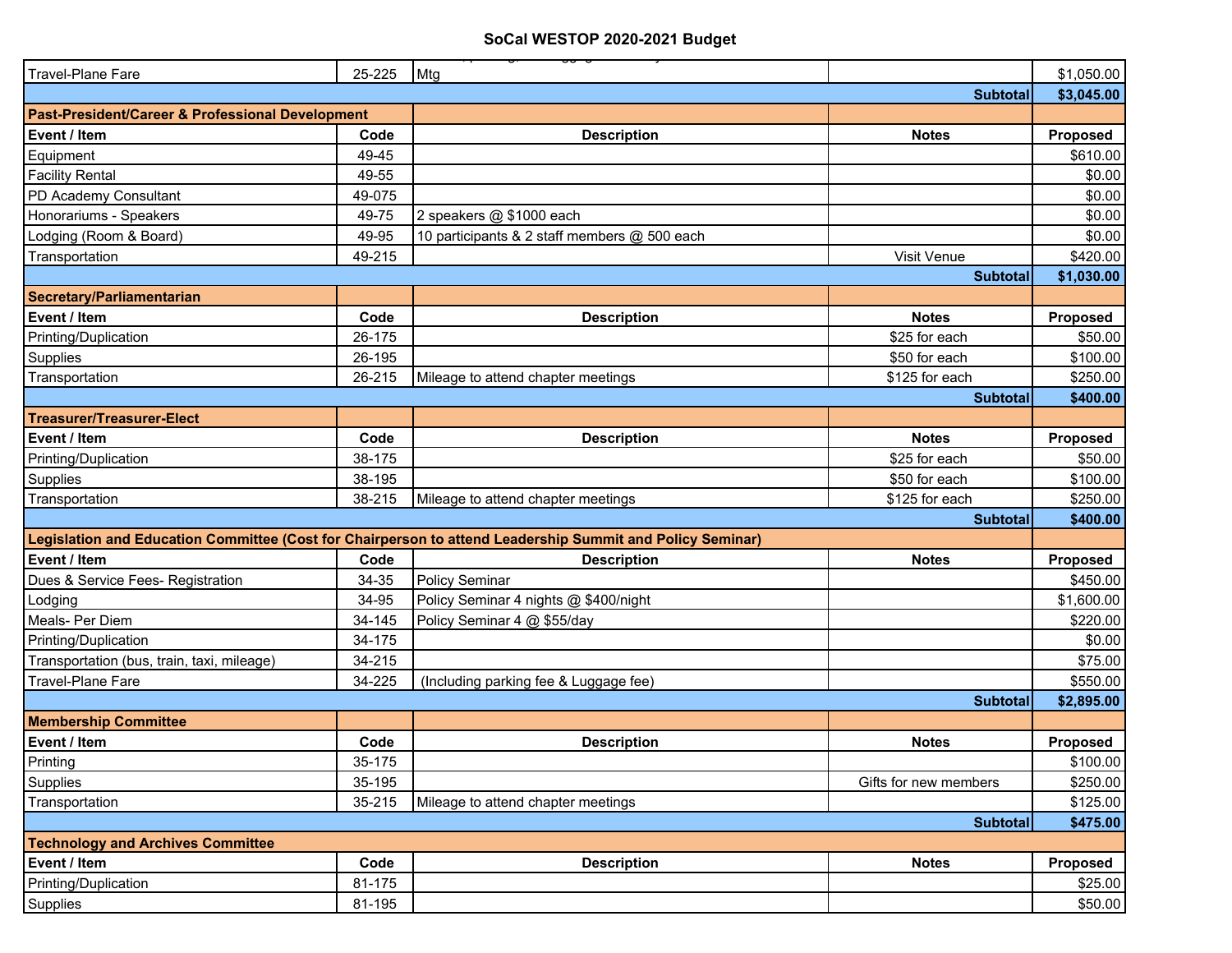| Transportation                                    | 81-215 | Mileage to attend chapter meetings                           |                             | \$125.00   |  |
|---------------------------------------------------|--------|--------------------------------------------------------------|-----------------------------|------------|--|
|                                                   |        |                                                              | <b>Subtotal</b>             | \$200.00   |  |
| <b>Public Relations Committee</b>                 |        |                                                              |                             |            |  |
| Event / Item                                      | Code   | <b>Description</b>                                           | <b>Notes</b>                | Proposed   |  |
| Printing/Duplication                              | 43-175 | Promotional items to improve chapter visibility and branding | Annual WESTOP Conference Ad | \$500.00   |  |
| Supplies                                          | 43-195 |                                                              |                             | \$50.00    |  |
| Transportation                                    | 43-215 | Mileage to attend chapter meetings                           |                             | \$125.00   |  |
| <b>Subtotal</b>                                   |        |                                                              |                             |            |  |
| <b>Resource Development Committee</b>             |        |                                                              |                             |            |  |
| Event / Item                                      | Code   | <b>Description</b>                                           | <b>Notes</b>                | Proposed   |  |
| Dues & Service Fees - Ticket Purchase             | 45-35  | Cultural event or sporting event                             |                             | \$3,500.00 |  |
| Supplies                                          | 45-195 |                                                              |                             | \$500.00   |  |
| Printing/Duplication                              | 45-175 | SoCal Chapter T-shirt                                        | 20 T-shirts @10             | \$0.00     |  |
| Transportation                                    | 45-215 | Mileage to attend chapter meetings                           |                             | \$125.00   |  |
|                                                   |        |                                                              | <b>Subtotal</b>             | \$4,125.00 |  |
| <b>COE Fair Share Committee</b>                   |        |                                                              |                             |            |  |
| Event / Item                                      | Code   | <b>Description</b>                                           | <b>Notes</b>                | Proposed   |  |
| Printing/Duplication                              | 46-175 |                                                              |                             | \$50.00    |  |
| Supplies                                          | 46-195 | Items for incentive drawings                                 |                             | \$250.00   |  |
| Transportation                                    | 46-215 | Mileage to attend chapter meetings                           |                             | \$125.00   |  |
|                                                   |        |                                                              | <b>Subtotal</b>             | \$425.00   |  |
| <b>TRIO Alumni Committee</b>                      |        |                                                              |                             |            |  |
| Event / Item                                      | Code   | <b>Description</b>                                           | <b>Notes</b>                | Proposed   |  |
| Printing/Duplication                              | 41-175 |                                                              |                             | \$25.00    |  |
| Supplies                                          | 41-195 | Items for incentive drawings                                 |                             | \$50.00    |  |
| Transportation                                    | 41-215 | Mileage to attend chapter meetings                           |                             | \$250.00   |  |
|                                                   |        |                                                              | <b>Subtotal</b>             | \$325.00   |  |
| <b>Professional Development Seminar Committee</b> |        |                                                              |                             |            |  |
| Event / Item                                      | Code   | <b>Description</b>                                           | <b>Notes</b>                | Proposed   |  |
| Advertising                                       | 65-15  |                                                              |                             | \$0.00     |  |
| Awards                                            | 65-25  |                                                              |                             | \$500.00   |  |
| Equipment                                         | 65-45  |                                                              |                             | \$0.00     |  |
| <b>Facility Rental</b>                            | 65-55  |                                                              |                             | \$0.00     |  |
| Honorariums-Entertainers                          | 65-65  |                                                              |                             | \$0.00     |  |
| Honorariums-Speakers                              | 65-75  |                                                              |                             | \$250.00   |  |
| Hospitality                                       | 65-85  |                                                              |                             | \$0.00     |  |
| Meals - Breakfast                                 | 65-105 |                                                              |                             | \$0.00     |  |
| Meals - President's Reception                     | 65-155 |                                                              |                             | \$0.00     |  |
| Postage                                           | 65-165 |                                                              |                             | \$835.00   |  |
| Printing/Duplication                              | 65-175 | Programs and agendas                                         |                             | \$500.00   |  |
| Supplies                                          | 65-195 | Registration, folders, awards, gifts, etc.                   |                             | \$0.00     |  |
| Transportation                                    | 65-215 | Mileage to visit sites                                       |                             | \$150.00   |  |
|                                                   |        |                                                              |                             |            |  |